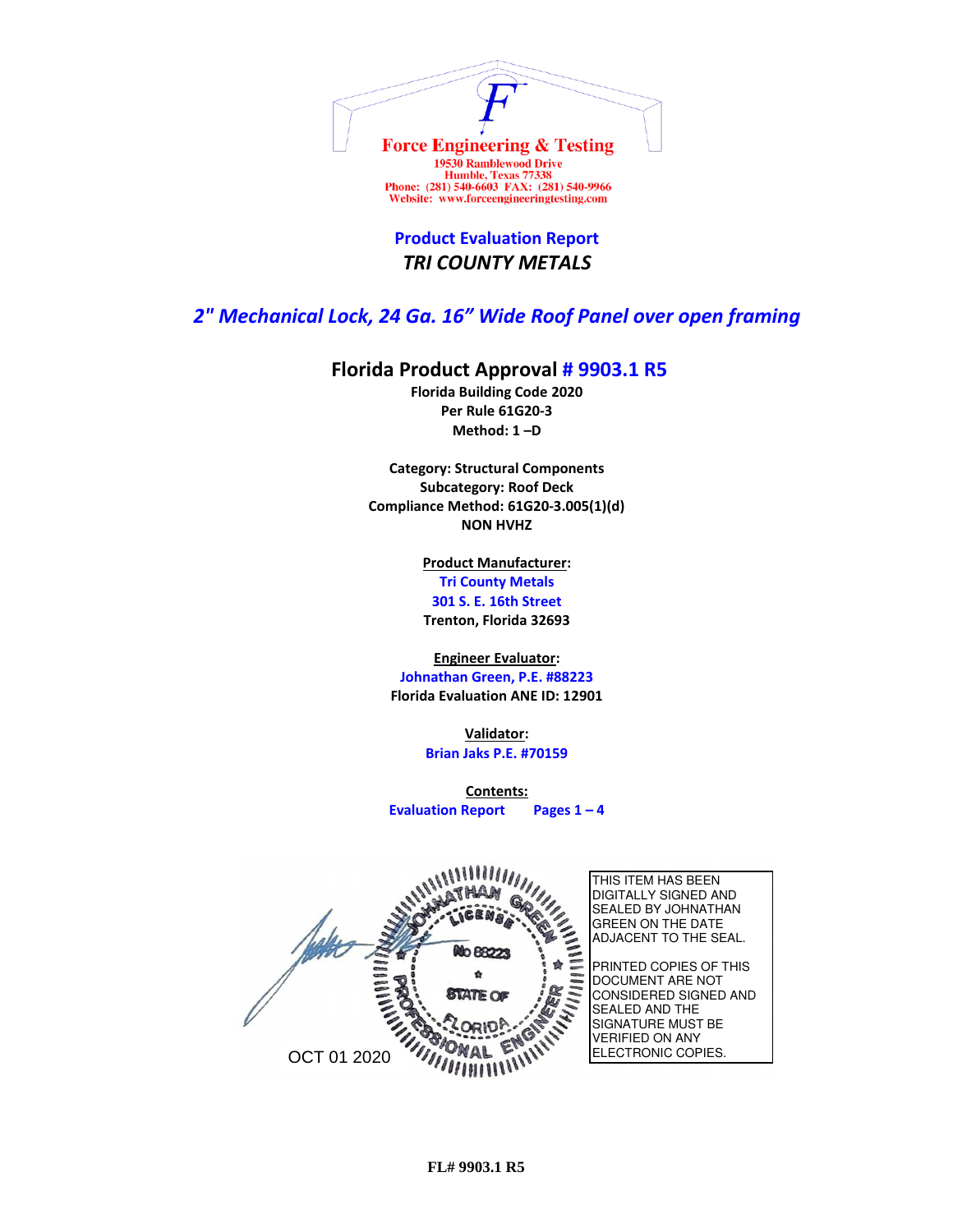|                                           | <b>Force Engineering &amp; Testing</b><br>Phone: (281) 540-6603 FAX: (281) 540-9966<br>Website: www.forceengineeringtesting.com                                                                                                                              | <b>19530 Ramblewood Drive</b><br>Humble, Texas 77338 |                                                                                                                                                           |
|-------------------------------------------|--------------------------------------------------------------------------------------------------------------------------------------------------------------------------------------------------------------------------------------------------------------|------------------------------------------------------|-----------------------------------------------------------------------------------------------------------------------------------------------------------|
| <b>Compliance Statement:</b>              | The product as described in this report has demonstrated compliance with the<br>Florida Building Code 2020, Sections 1504.3.2, 1504.7.                                                                                                                       |                                                      |                                                                                                                                                           |
| <b>Product Description:</b>               | Application.                                                                                                                                                                                                                                                 |                                                      | 2" Mechanical Lock Standing Seam Roof Panel, 24 Ga. Steel, 16" Wide. Structural                                                                           |
| <b>Panel Material/Standards:</b>          | Material: 24 Ga. Steel, ASTM A792 or ASTM A653 G90 conforming to Florida<br>Building Code 2020 Section 1507.4.3.<br>Yield Strength: Min. 50.0 ksi<br>Corrosion Resistance: Panel Material shall comply with Florida Building Code<br>2020, Section 1507.4.3. |                                                      |                                                                                                                                                           |
| Panel Dimension(s):                       | Thickness:<br>Width:<br>Rib Height:<br>Panel Seam:                                                                                                                                                                                                           | $0.023''$ min.<br>2"                                 | 16" max coverage<br>180° Seam, Double Lock w/ mechanical seamer                                                                                           |
| <b>Roof Panel Clips:</b>                  | Product Name:<br>Type:<br>Top:<br>Base:<br><b>Corrosion Resistance:</b>                                                                                                                                                                                      |                                                      | 2000SNS, Sliding Clip Assembly<br>Two Piece Slider<br>22 Ga. Galvanized Steel<br>16 Ga. Galvanized Steel<br>Per Florida Building Code 2020 Section 1506.7 |
| <b>Clip Fastener:</b>                     | (2) 1/4-14 HWH Self Driller per clip.<br>Corrosion Resistance: Per Florida Building Code 2020, Section 1507.4.4.                                                                                                                                             |                                                      |                                                                                                                                                           |
| <b>Substrate Description:</b>             | Building Code 2020.                                                                                                                                                                                                                                          |                                                      | Min. 16 Ga. Steel Framing. Framing must be designed in accordance w/ Florida                                                                              |
| <b>Allowable Design Uplift Pressures:</b> |                                                                                                                                                                                                                                                              |                                                      |                                                                                                                                                           |

 $\mathbb{Z}$ 

| Table "A"                       |                 |               |  |  |
|---------------------------------|-----------------|---------------|--|--|
| <b>Maximum Design Pressure:</b> | $-36.0$ psf     | $-83.8$ psf   |  |  |
| <b>Clip Spacing:</b>            | $5' - 0''$ O.C. | $2'$ -0" O.C. |  |  |

\*Design Pressure includes a Safety Factor = 2.0.

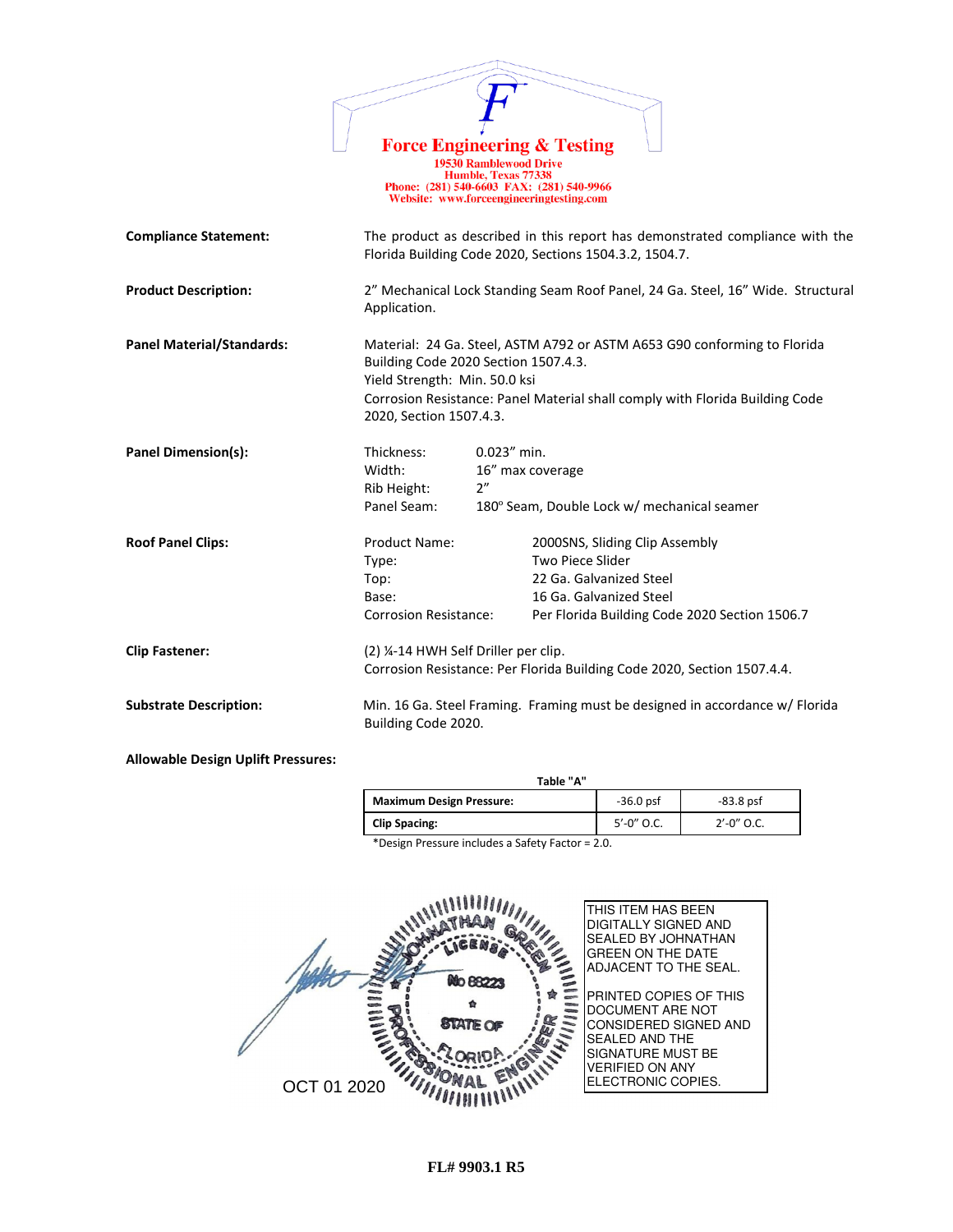

Force Engineering & Testing<br>
19530 Ramblewood Drive<br>
Humble, Texas 77338<br>
Phone: (281) 540-6603 FAX: (281) 540-9966<br>
Website: www.forceengineeringtesting.com

| <b>Code Compliance:</b>           | The product described herein has demonstrated compliance with<br>The Florida Building Code 2020, Section 1504.3.2, 1504.7.                                                                                                                                                                                                                                                                                                                                        |
|-----------------------------------|-------------------------------------------------------------------------------------------------------------------------------------------------------------------------------------------------------------------------------------------------------------------------------------------------------------------------------------------------------------------------------------------------------------------------------------------------------------------|
| <b>Evaluation Report Scope:</b>   | The product evaluation is limited to compliance with the structural wind load<br>requirements of the Florida Building Code 2020, as relates to Rule 61G20-3.                                                                                                                                                                                                                                                                                                      |
| <b>Performance Standards:</b>     | The product described herein has demonstrated compliance with:<br>ASTM E 1592-05 (2012) Test method for structural performance of<br>sheet metal roof and siding systems by uniform static air pressure<br>difference.<br>FM 4471-92 - Foot Traffic Resistance Test.<br>٠                                                                                                                                                                                         |
| <b>Reference Data:</b>            | 1. ASTM E 1592-01<br>Farabaugh Engineering & Testing, Inc. (FBC Organization # TST-1654)<br>Report No. T234-02*, Dated 08/25/2002<br>FM 4471-95, Section 5.4 Foot Traffic Resistance Test<br>2.<br>Force Engineering & Testing, Inc. (FBC Organization # TST-5328)<br>Report No. 261-0251T-11A, Dated 11/18/2011<br>Certificate of Independence<br>3.<br>By Johnathan Green, P.E. (No. 88223) @ Force Engineering & Testing<br>(FBC Organization # ANE ID: 12901) |
| <b>Test Standard Equivalency:</b> | The ASTM E 1592-01 test standard is equivalent to the ASTM E 1592-05 (2012)<br>test standard.<br>The FM 4471-95 test standard is equivalent to the FM 4471-92 test standard.                                                                                                                                                                                                                                                                                      |
| <b>Quality Assurance Entity:</b>  | The manufacturer has established compliance of roof panel products in<br>accordance with the Florida Product Code and Rule 61G20-3.005 (3) for<br>manufacturing under a quality assurance program audited by an approved<br>quality assurance entity.                                                                                                                                                                                                             |
| <b>Minimum Slope Range:</b>       | Minimum Slope shall comply with Florida Building Code 2020, including Section<br>1507.4.2 and in accordance with Manufacturers recommendations.                                                                                                                                                                                                                                                                                                                   |
| Installation:                     | Install per manufacturer's recommended details.                                                                                                                                                                                                                                                                                                                                                                                                                   |
| Insulation:                       | Manufacturer's approved product (Optional)                                                                                                                                                                                                                                                                                                                                                                                                                        |
|                                   | THIS ITEM HAS BEEN<br>DIGITALLY SIGNED AND<br>SEALED BY JOHNATHAN<br><b>GREEN ON THE DATE</b><br>ADJACENT TO THE SEAL.<br>PRINTED COPIES OF THIS<br>DOCUMENT ARE NOT<br>STATE O<br>CONSIDERED SIGNED AND<br>SEALED AND THE<br>SIGNATURE MUST BE<br>VERIFIED ON ANY<br>ELECTRONIC COPIES.<br>OCT 01 2020                                                                                                                                                           |

**FL# 9903.1 R5**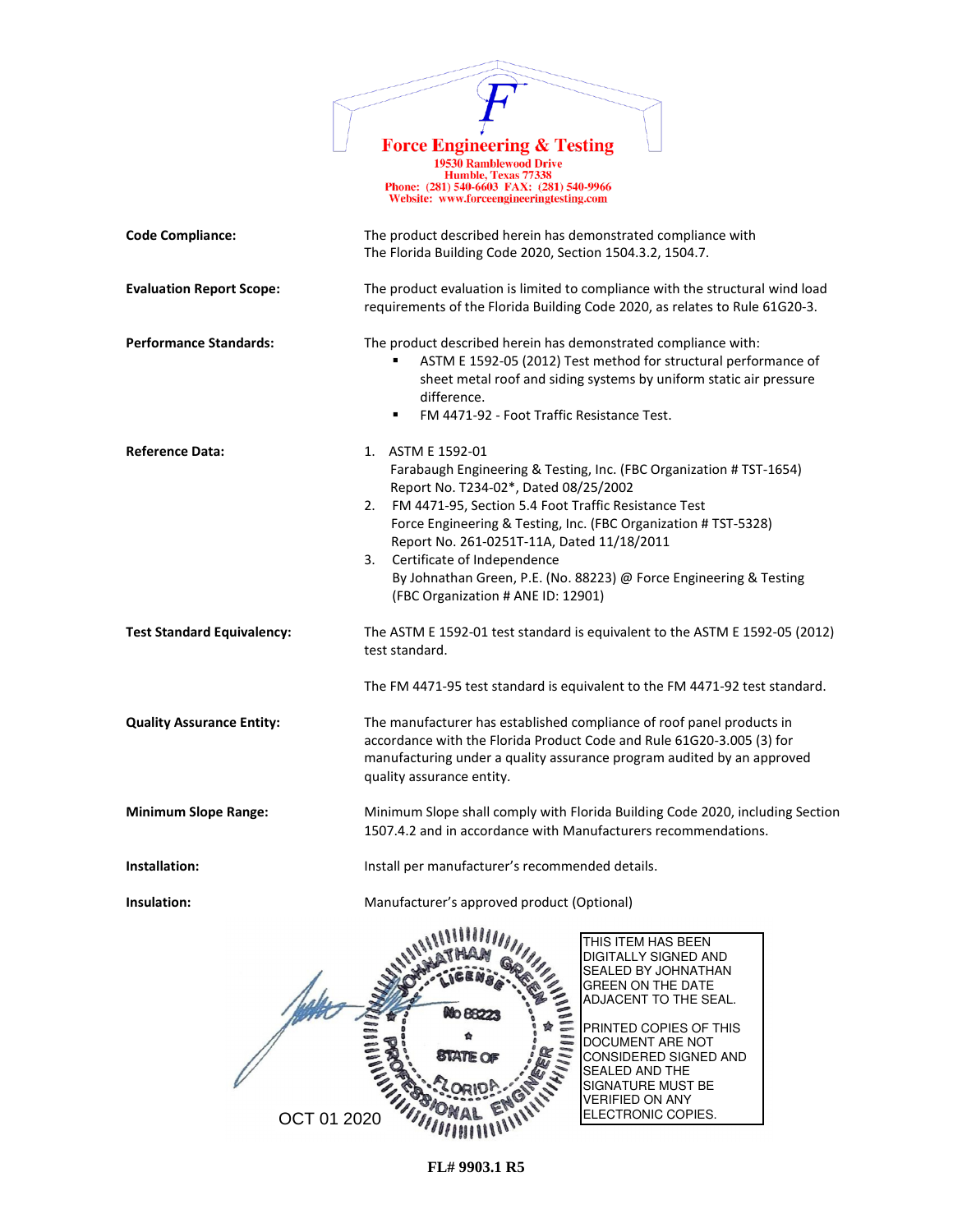

\*The Test Reports are owned by Metalforming, Inc. Metalforming, Inc. gives the above manufacturer permission to use these test reports.

steel, and Chapter 16 for structural loading.